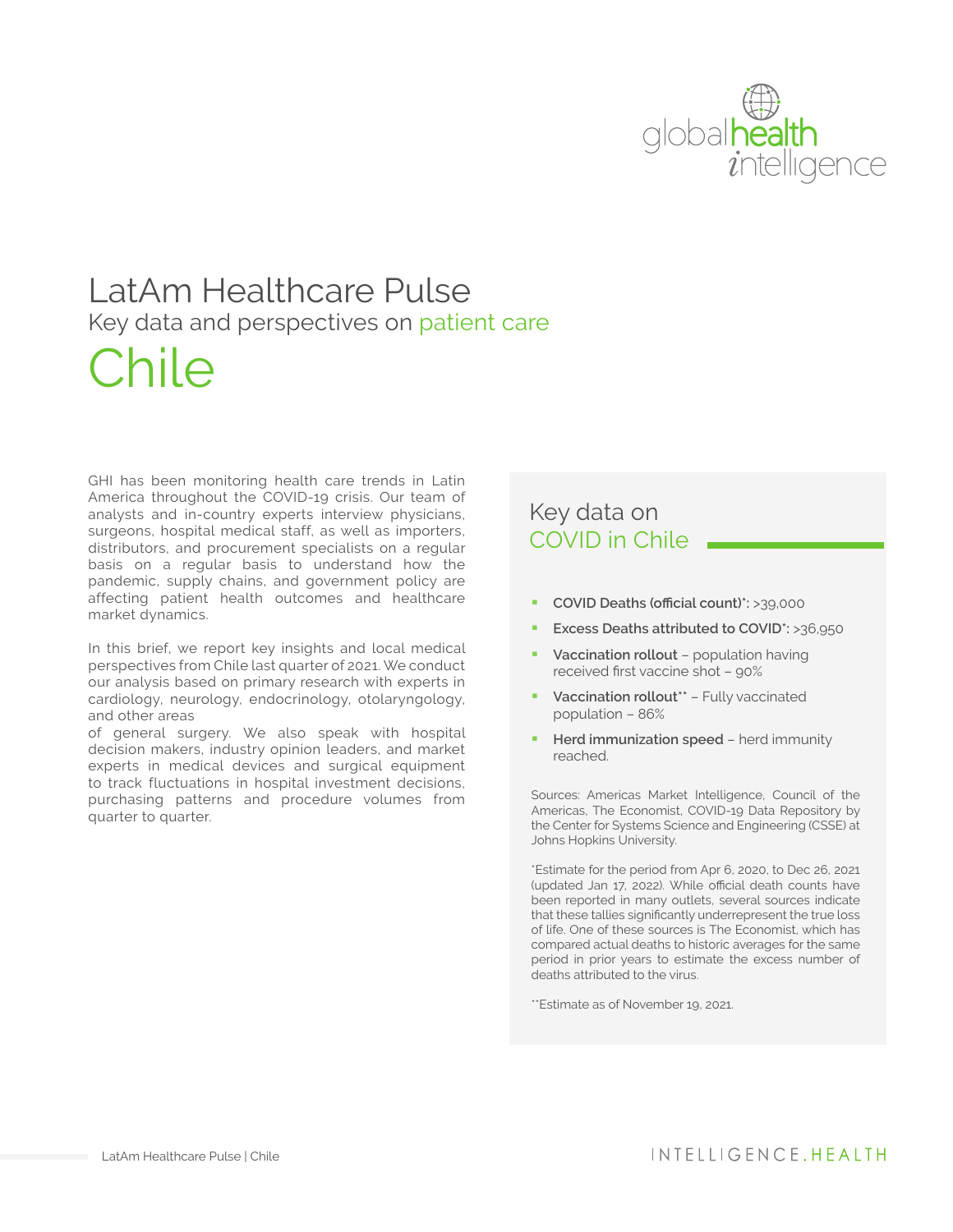### Key data on patient health outcomes Chile

§ **Patient and procedure volumes** for elective procedures are returning to historic averages and are expected back to pre-pandemic levels in early 2022.

"We are seeing an increase in elective procedures: those are the ones that move the market for devices. If there are no surgeries, doctors don't make money."

**—Sales Manager, Distributor of neurological surgical devices, Santiago, Chile** (October 2021).

**The gap differs by specialty:** procedure volumes still lag an estimated 10% for cardiovascular interventions; 30% for endocrinology; 25% for otolaryngology; and 15% for neurosurgery.

"There was an approximately 35% drop in procedures due to the pandemic. This was a momentary trend, that will return to normal." **—Head and Neck Surgeon, large private hospital, Santiago, Chile** (October 2021).

§ **Hospital purchase of devices for elective surgeries are increasing** as they replenish depleted inventories.

"The level of spending on mid-range personal protection equipment increased by 100% compared to 2019; but spending on surgical equipment and devices dropped by 70% in 2020." **—Product Manager, Multi-brand / multi-product supplier, Santiago, Chile** (October 2021).

"Last year, the clinics that did not treat Covid patients reduced purchases to minimum stocks; now we are already to normal volumes, since the re-opening of imports. Hospital budgets have increased by approximately 15%, however, because inputs are more expensive."

**—Supply Manager, Medium-sized private clinic, Santiago, Chile** (October 2021).

"We expect to see an increase in the purchase of patient monitoring systems, e.g., oximeters, sphygmomanometers, stethoscopes, thermometers, and so on—in general, all the basic but fundamental devices for diagnosing respiratory diseases."

**—Otolaryngologist, large private hospital, Santiago, Chile** (October 2021).

§ **The cost of medical devices has gone up by an average of 10-15%** because of import restrictions and bottlenecks during the height of the pandemic in 2020 and early 2021.

"The supply of Asian products has increased considerably due to Chile's openness and lack of regulation."

**—Logistics Manager, Central Supply Center of the National Health Services System (CENABAST), Chile** (October 2021).

#### "The cost of medical devices has increased, and stocks have decreased because shipments to the country have decreased."

**—Supply Manager, Medium-sized private clinic, Santiago, Chile** (October 2021).

**B. Braun and Medtronic** stand out as leading brands in Chile for cardiovascular procedures.

"B. Braun stents are ultra-thin, and in my opinion, there is no other brand that has this excellent thickness for an angioplasty."

**—Cardiovascular Surgeon, lar Private hospital, Santiago, Chile** (October 2021).